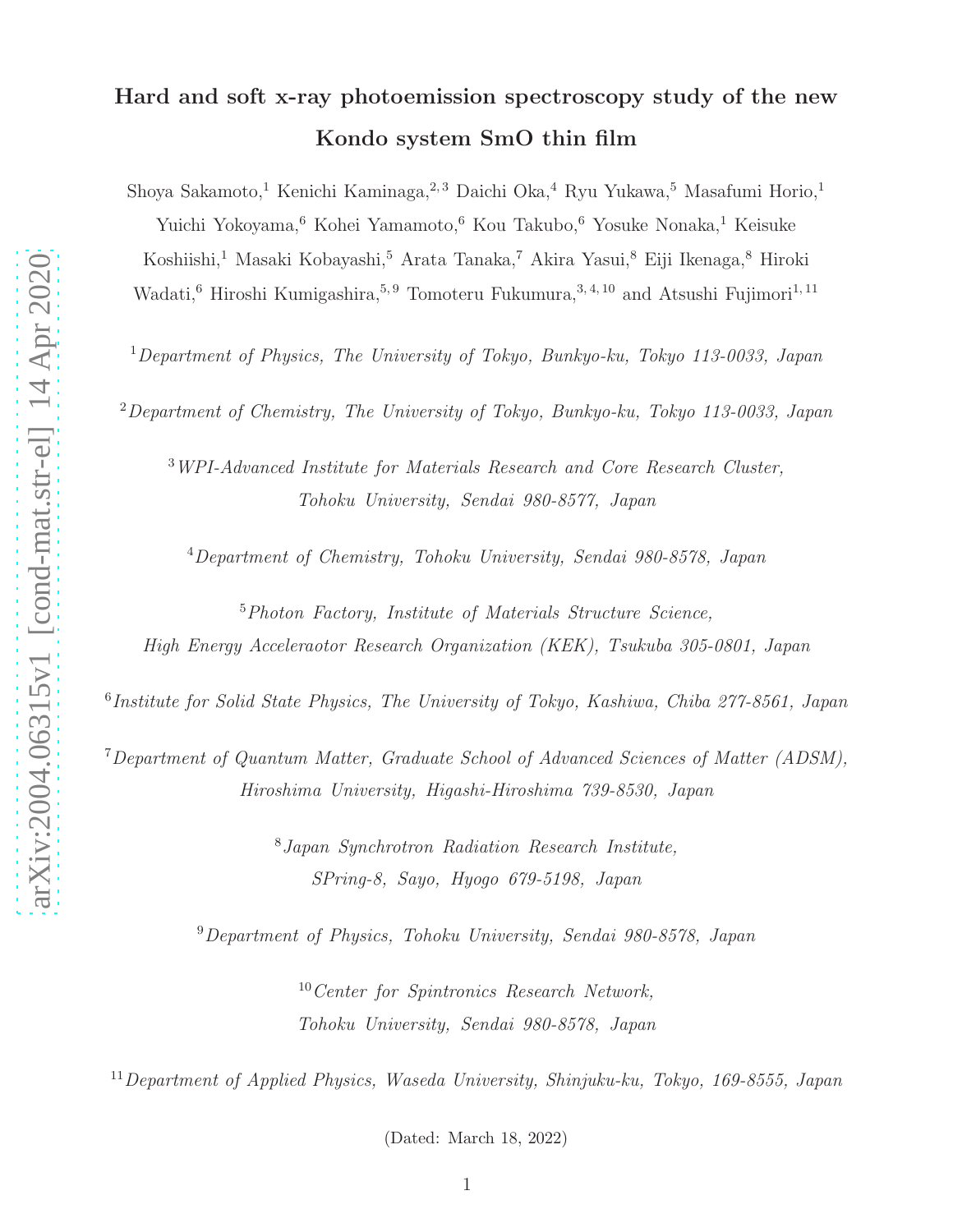## Abstract

SmO thin film is a new Kondo system showing a resistivity upturn around 10 K and was theoretically proposed to have a topologically nontrivial band structure. We have performed hard x-ray and soft xray photoemission spectroscopy to elucidate the electronic structure of SmO. From the Sm 3d core-level spectra, we have estimated the valence of Sm to be ∼2.96, proving that the Sm has a mixed valence. The valence-band photoemission spectra exhibit a clear Fermi edge originating from the Sm 5d-derived band. The present finding is consistent with the theory suggesting a possible topological state in SmO and show that rare-earth monoxides or their heterostructures can be a new playground for the interplay of strong electron correlation and spin-orbit coupling.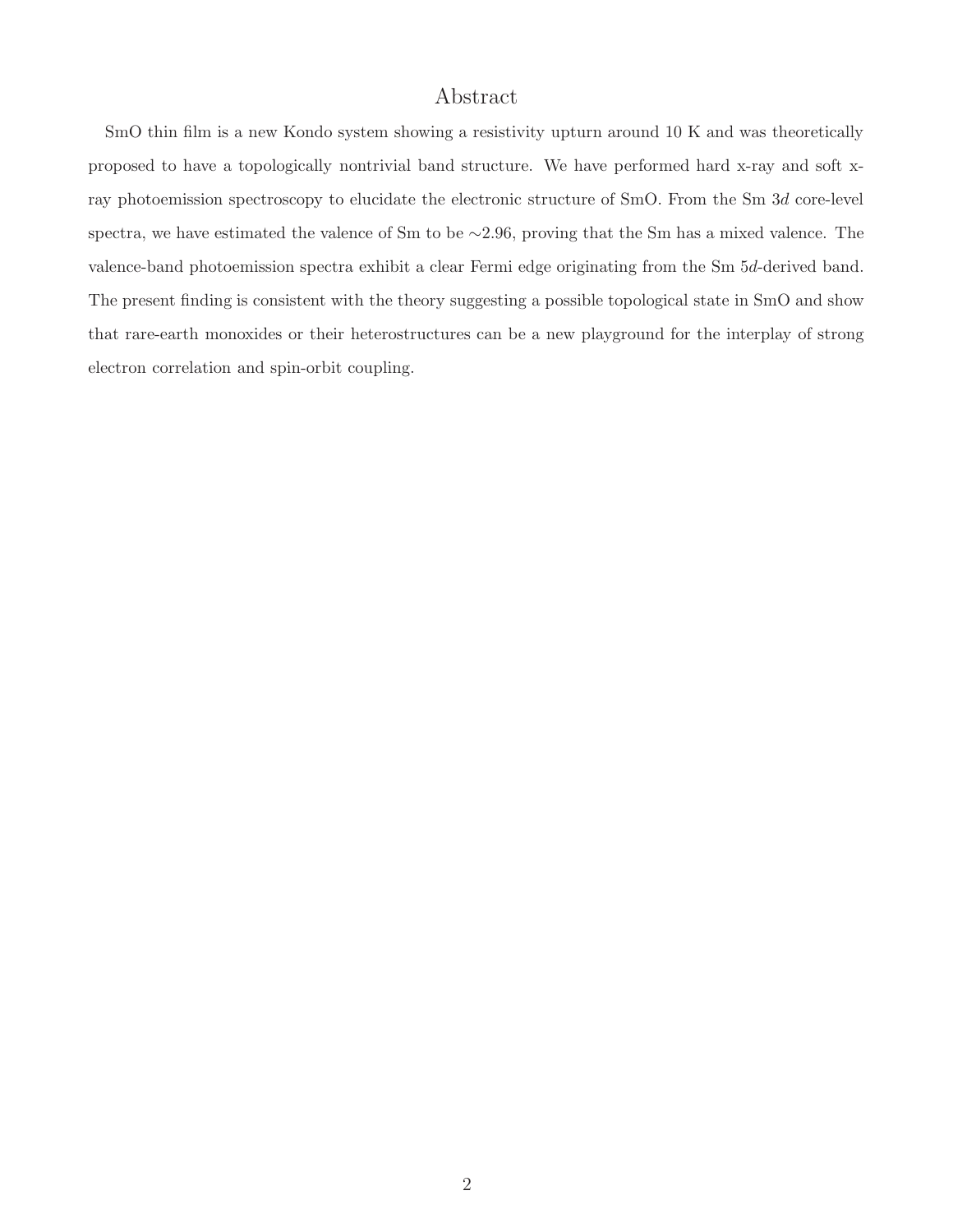#### I. INTRODUCTION

Rare-earth materials have been studied extensively for decades owing to their unique physical properties such as valence fluctuation [\[1](#page-8-0)], Kondo insulating state [\[2](#page-8-1)], heavy-fermion behavior [\[3\]](#page-8-2), and superconductivity [\[4\]](#page-8-3). Recently, a possible topological Kondo insulating state, where both strong spin-orbit coupling and electron-electron correlation play a role, has been proposed and attracted considerable attention [\[5](#page-8-4)[–7](#page-8-5)]. Although the subjects of such studies were mostly limited to bulk crystals and their surfaces, the development of thin-film growth techniques has made it possible to grow single-crystalline samples even if the bulk crystal does not exist or is unstable. Rare-earth monoxides (RO) (R: rare-earth element) are such examples, and they were successfully grown in a thin-film form by pulsed laser deposition (PLD) [\[8](#page-8-6)[–12\]](#page-8-7), although RO quickly oxidizes in air to form  $R_2O_3$ . While  $R_2O_3$  compounds are insulators with the localized f electrons of the  $R^{3+}$  ion, RO compounds have diverse and intriguing physical properties. YO seems to be a Mott insulator with the  $4d<sup>1</sup>$  electronic configuration [\[8](#page-8-6)]. LaO exhibits superconductivity [\[10\]](#page-8-8). SmO [\[9](#page-8-9)] shows dense Kondo effects. NdO is an itinerant ferromagnet [\[12](#page-8-7)].

Sm compounds are particularly interesting because some of them may have topologically nontrivial band structures, as suggested in refs [\[13](#page-8-10)[–17\]](#page-8-11). SmS shows a first-order phase transition at the pressure of 6.5 kbar from the black phase (b-SmS), where Sm valence is  $2+$ , to the golden phase (g-SmS), where Sm has a mixed valence of 2.6∼2.8+ [\[18\]](#page-8-12). In the mixed-valence state, SmS is proposed to have a topologically nontrivial band structure [\[17\]](#page-8-11). This valence-state transition happens because the lattice-constant decrease lowers the bottom of the 5d conduction band and the  $4f^65d^0$  configuration, referred to as  $\text{Sm}^{2+}$ , starts to be mixed with the  $4f^55d^1$  configuration, referred to as  $\text{Sm}^{3+}$ . Such a volume-reduction induced mixed-valence phase would also appear if the anion size shrinks from S to O. In fact, the SmO lattice constant of  $\sim$ 5.0 Å [\[9\]](#page-8-9) is smaller than the g-SmS and b-SmS lattice constants of ~5.6 Å and ~5.9 Å [\[19\]](#page-8-13). SmO was found to be metallic with resistivity upturn around 10 K followed by a decrease at even lower temperatures [\[9](#page-8-9)] being similar to the case of g-SmS [\[16,](#page-8-14) [20](#page-9-0)]. SmO was also predicted to have a topological band structure [\[14\]](#page-8-15). Such a scenario is illustrated schematically in Fig. [1\(](#page-3-0)a). As for the valence of Sm, which characterizes the electronic structure of  $4f$  electrons in SmO, Uchida *et al.* [\[9](#page-8-9)] estimated it to be 2.9+ by surface-sensitive soft x-ray (Al  $K\alpha$ ) photoemission spectroscopy (SXPES). During the measurement, they etched the surface of SmO thin film by Ar-ion sputtering to overcome the surface sensitivity of SXPES. However, Ar-ion sputtering often degrades the surface and alters the chemical composition [\[21\]](#page-9-1).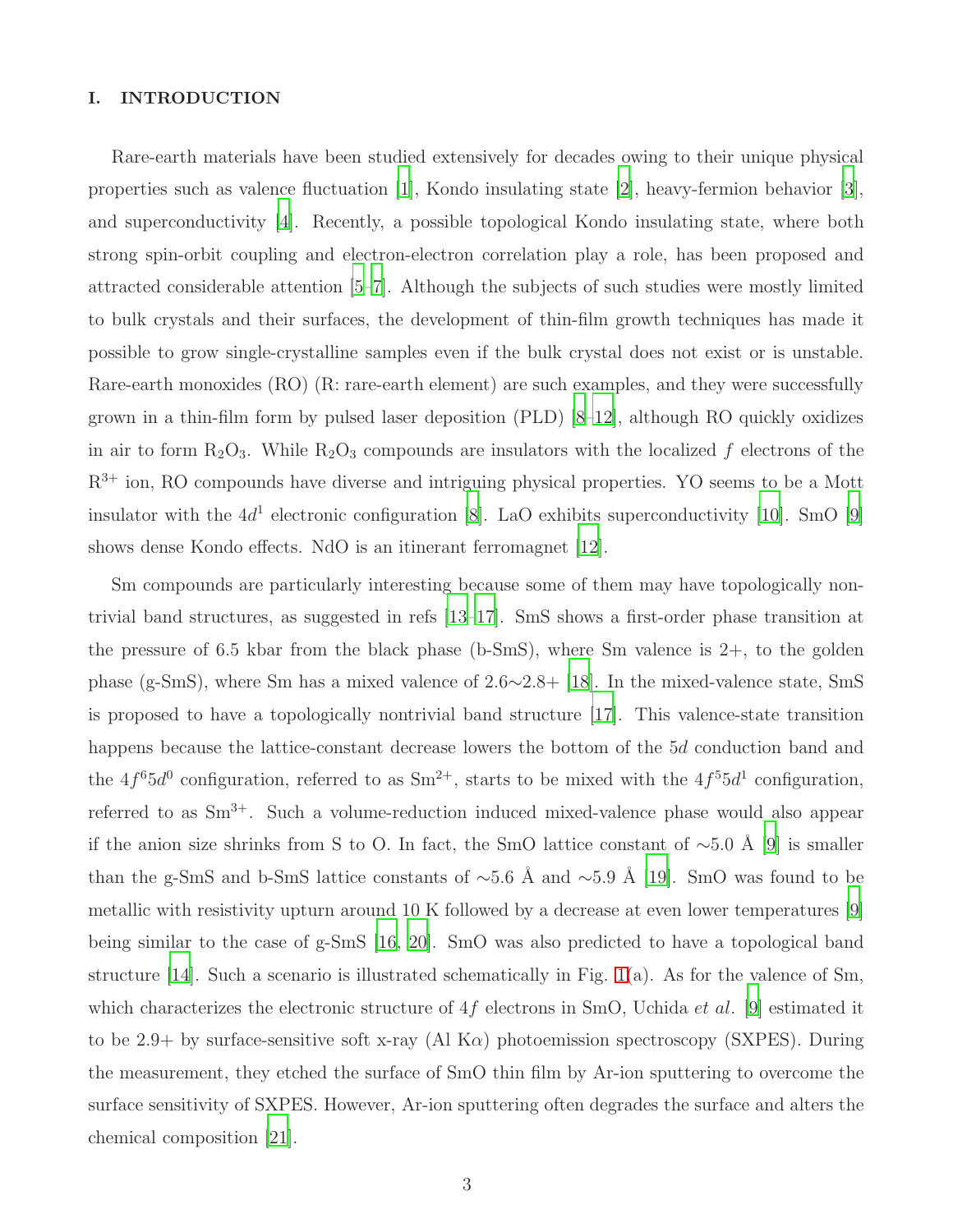

<span id="page-3-0"></span>FIG. 1. (a) Schematic energy band structure of SmS and SmO. Reduction in the Sm-S or -O bond length leads to a mixed-valence state possibly with topologically nontrivial band structures. (b) Structure of thin-film samples. (c) Crystal structure of SmO thin films grown on  $YAlO<sub>3</sub>$  substrate.

In the present study, to assess the valence of Sm and the electronic structure of SmO in a nondestructive way, we have performed hard x-ray photoemission spectroscopy (HAXPES) in addition to SXPES. HAXPES has a probing depth of 7-20 nm, about five times larger than that of SXPES [\[22\]](#page-9-2). Such an extended probing depth enabled us to study the bulk electronic structure through the capping layer without damaging samples. By decomposing the Sm 3d HAXPES spectra into the Sm<sup>3+</sup> and Sm<sup>2+</sup> components, we have estimated the valence of Sm to be ~2.96. We have observed a clear Fermi edge originating from the Sm 5d band, consistent with the metallic conduction of the SmO thin films.

#### II. EXPERIMENT & CALCULATION

SmO (001) epitaxial thin films were grown on  $YAlO<sub>3</sub>$  (110) substrates by PLD using a KrF excimer laser ( $\lambda = 248$  nm) with the energy output of 1.0 J/cm<sup>2</sup>. Prior to growth, YAlO<sub>3</sub> substrates were annealed in a furnace at 1200C for 4 hours to obtain an atomically flat surface. A Sm seed layer was grown at 400C in vacuum ( $1.0 \times 10^{-8}$  Torr) at the pulse repetition rate of 1 Hz. Subsequently, a SmO film was grown on the seed layer in an Ar and  $O_2$  mixed gas (Ar :  $O = 99 : 1, 5.0 \times 10^{-8}$ Torr in total) at the pulse repetition rate of 10 Hz. In order to protect the film from oxidation, an AlO<sub>x</sub> capping layer was grown in – situ at room temperature. The sample structure was AlO<sub>x</sub> (2) or 3 nm)/SmO  $(20 \text{ nm})/\text{YAlO}_3(110)$  substrate (Fig. [1\(](#page-3-0)b)), and the thickness of the capping layer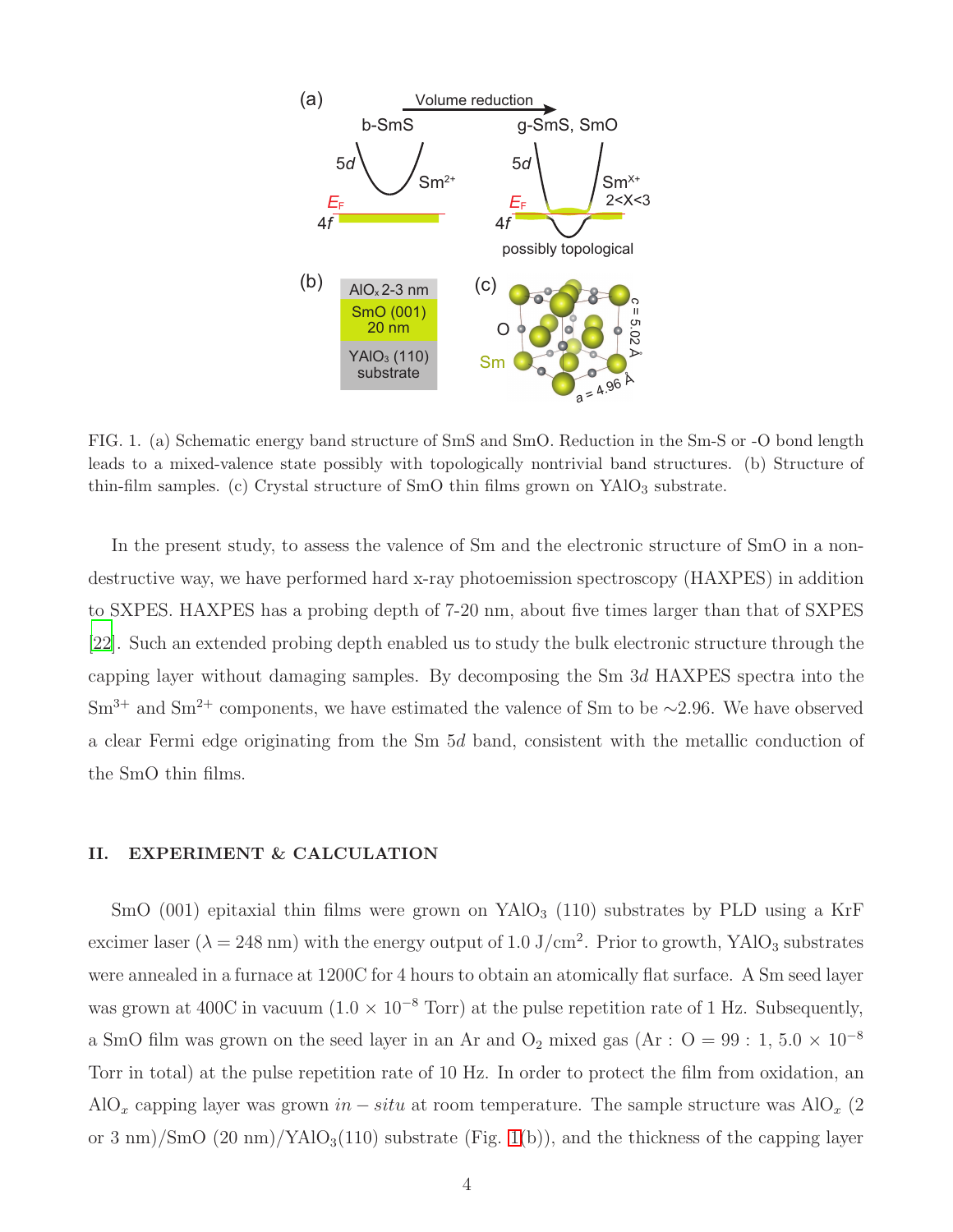

<span id="page-4-0"></span>FIG. 2. Sm 3d core-level photoemission spectra of  $\text{SmO/YAlO}_3$  (blue solid curve) taken with hard x rays of  $h\nu = 8$  keV and soft x rays of 1.3 keV. Shirley backgrounds have been subtracted. The spectrum of  $\text{Sm}_2\text{O}_3$  [\[27](#page-9-3)] is shown for reference. The result of atomic multiplet calculation is also shown by a dashed curve.

was 3 nm for the HAXPES and 2 nm for the SXPES measurements. The crystal structure of SmO was identified to be the pseudo-cubic rock-salt type with the lattice parameters of  $a = 4.96$  Å and  $c = 5.02$  Å by x-ray diffraction (Fig. [1\(](#page-3-0)c)).

HAXPES measurements were performed at the beamline BL09XU of SPring-8. The used photon energy was 8 keV, and the energy resolution was about 270 meV. The measurement temperature was 300 K. SXPES measurements were performed at the beamline BL-2A of Photon Factory. The photon energy was varied between 1 keV to 1.3 keV to cover the Sm  $M_{4,5}$  absorption edge. The typical energy resolution was about 250 meV. The measurement temperature was 11 K.

In order to simulate the experimental spectra, we have performed atomic multiplet calculations using a XTLS 8.5 code [\[23](#page-9-4)]. The ionic Hartree-Fock (HF) values [\[24\]](#page-9-5) were used for the Slater integral, while the spin-orbit-interaction values were taken from refs. [\[25\]](#page-9-6) [\[26\]](#page-9-7). The calculated spectra were convolved with a Gaussian function with the full-width at half maxima (FWHM) of 0.27 eV to account for the energy resolution and also with a Lorentzian function with the FWHM of 1.2 eV to account for the core-hole lifetime broadening. We have also employed a Mahan function with the cut-off energy  $\xi$  of 2 eV and the asymmetry parameter  $\alpha$  of 0.7. These sets of parameters gave a reasonable agreement between the experiment and calculation, as will be shown below.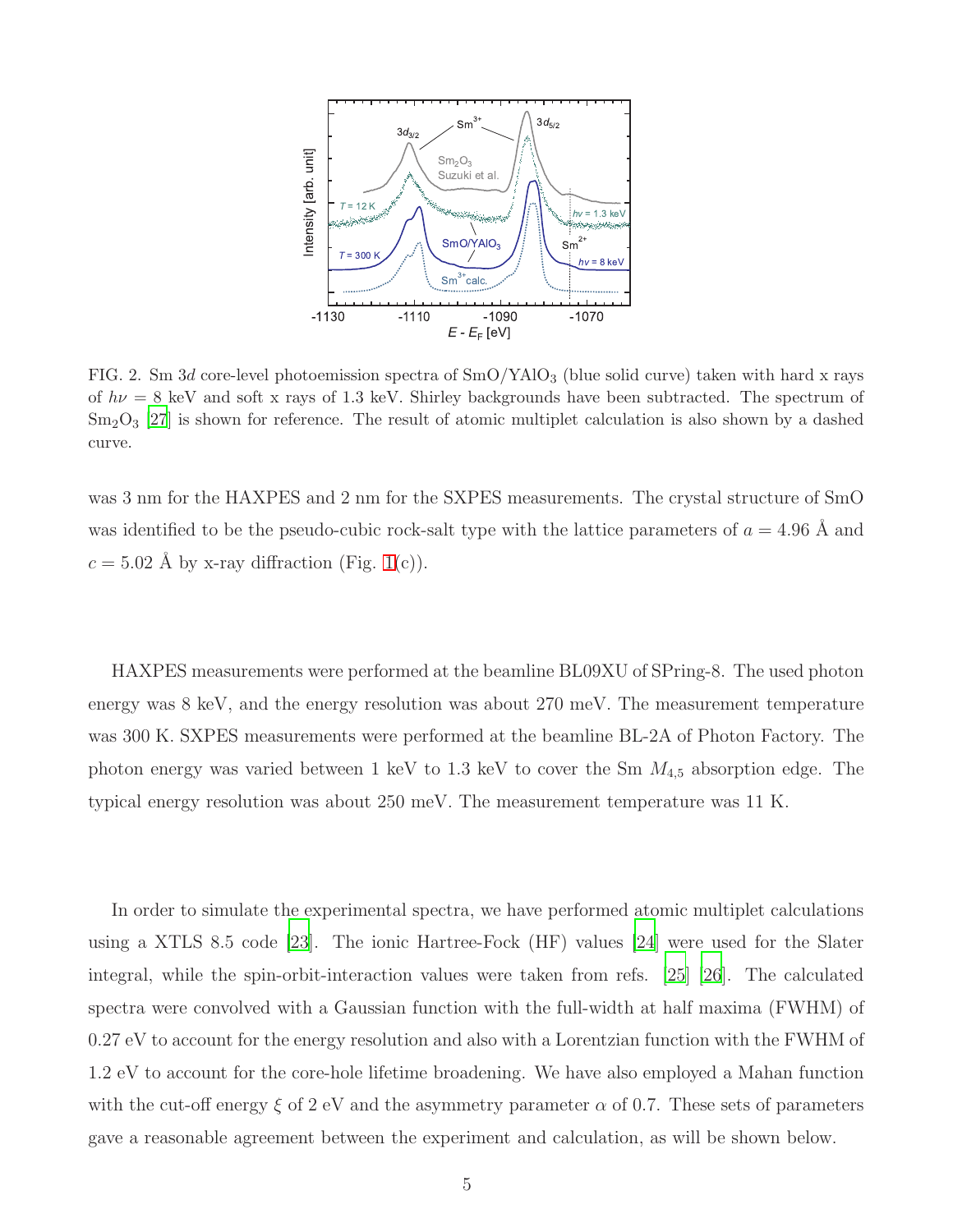

<span id="page-5-0"></span>FIG. 3. (a) Sm  $3d_{5/2}$  core-level photoemission spectra of SmO/YAlO<sub>3</sub> (blue curve). The fitting results using multiple Gaussian functions are shown by gray curves. Each Gaussian function is shown by dashed curves, and the total  $\text{Sm}^{3+}$  and  $\text{Sm}^{2+}$  components are shown by yellow and green solid curves with shaded areas, respectively. (b) Magnified plot around the  $Sm^{2+}$  regions.

#### III. RESULTS AND DISCUSSION

Figure [2](#page-4-0) shows the Sm 3d core-level photoemission spectra of SmO thin films with Shirleytype backgrounds subtracted. The HAXPES spectrum of  $SmO/YAlO<sub>3</sub>$  is indicated by a blue solid curve, while the SXPES spectrum is shown by a green dotted curve. The spectral line shapes of the HAXPES and SXPES spectra are notably different from each other, accentuating the importance of the bulk sensitivity of HAXPES. The SXPES spectrum looks similar to that of  $\text{Sm}_2\text{O}_3$  [\[27\]](#page-9-3), probably because SmO oxidized near the surface. Note that SXPES is very surface sensitive for deep core levels like Sm 3d as the kinetic energies of photoelectrons become small. The HAXPES spectrum for Sm  $3d_{5/2}$  consists of significant Sm<sup>3+</sup> signals around 1082 eV and a little Sm<sup>2+</sup> shoulder around 1074 eV, demonstrating that Sm is in a mixed-valence state. The line shape of the HAXPES spectrum of SmO is similar to that of g-SmS [\[28](#page-9-8)] and Sm metal [\[29\]](#page-9-9), although there is a small difference in the  $\text{Sm}^{3+}$  and  $\text{Sm}^{2+}$  intensity ratios. The  $\text{Sm}^{3+}$  component of the HAXPES spectrum is reproduced by the atomic multiplet calculation reasonably well, as shown by a blue dashed curve in Fig. [2.](#page-4-0) The agreement between theory and experiment and the fact that the HAXPES spectrum of SmO is markedly different from that of  $Sm<sub>2</sub>O<sub>3</sub>$  indicate that the obtained HAXPES spectrum is intrinsic and reflects the electronic structure of SmO.

The Sm  $3d_{5/2}$  HAXPES spectrum is replotted in Fig. [3\(](#page-5-0)a) for the estimation of the valence of Sm. Since the atomic multiplet calculation did not perfectly match the experimental spectrum, we used multiple Gaussian functions to fit the spectral line shape and to decompose the spectrum into the  $\text{Sm}^{3+}$  and  $\text{Sm}^{2+}$  components. Four Gaussian functions, which are shown by yellow dashed curves, were used to fit the  $\text{Sm}^{3+}$  component and two Gaussian functions, shown by green dashed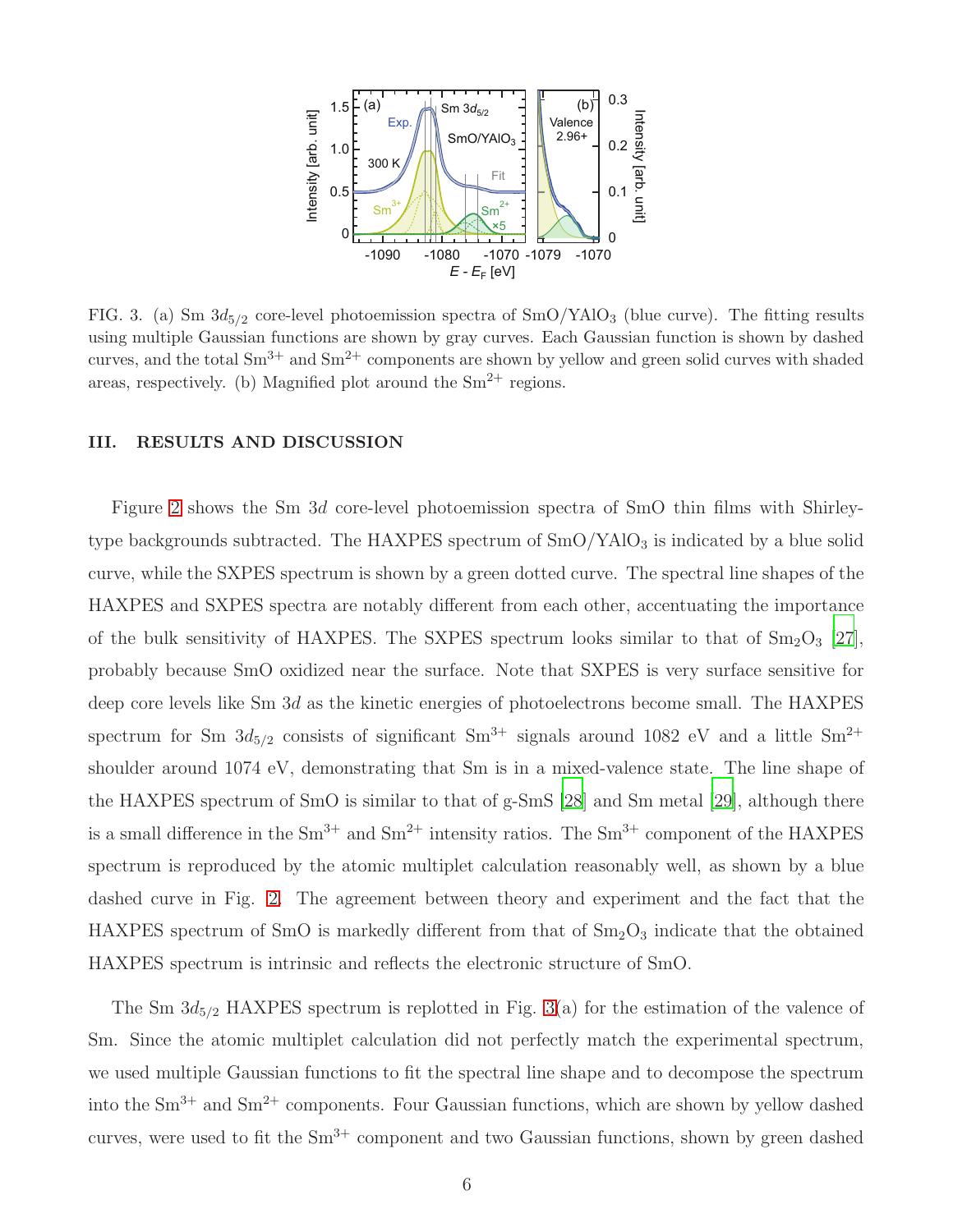curves, were used to fit the the  $Sm^{2+}$  component. The summations of the Gaussian functions for each of the  $\text{Sm}^{3+}$  and  $\text{Sm}^{2+}$  components are indicated by yellow and green solid curves with shaded areas, respectively, and the entire fitting curve is shown by a gray solid curve, which is overlaid on the experimental spectrum (a blue solid curve). Such a fitting well reproduced the experimental spectrum not only in the  $Sm^{3+}$  region but also in the  $Sm^{2+}$  region, as can be seen in Fig. [3\(](#page-5-0)b), where the  $\text{Sm}^{2+}$  shoulder is shown in detail. The fitting yielded the Sm valence of  $2.96 \pm 0.02$ .

Figure [4\(](#page-7-0)a) shows the valence-band photoemission spectra of  $\text{SmO/YAlO}_3$  taken with hard x rays of 8 keV and soft x rays of 1070 eV and 1079 eV. All the spectra have been normalized to their maxima. Since the signals from the capping layer, shown by a gray curve at the bottom, are featureless, especially near  $E_F$ , the valence-band spectra obtained in the present study reflect the electronic structure of SmO. Here,  $1070$  eV is slightly below the Sm  $M_5$  absorption edge (off resonance), and 1079 eV is the energy exactly at the Sm  $M_5$  absorption peak (on resonance). These photon energies are indicated by bars on the Sm  $M_5$  x-ray absorption (XAS) spectrum shown in Fig. [4\(](#page-7-0)c). There was a 120-fold photoemission intensity enhancement on the resonant condition. The off-resonance spectrum looks qualitatively similar to the HAXPES spectrum. However, the on-resonance spectrum, which highlights the  $Sm 4f$  contributions, looks different. The discrepancy between the HAXPES and the on-resonance spectra shows that the HAXPES spectrum having peaks at -2.2 eV, -3.7 eV, and -5.9 eV predominantly consist of the oxygen  $2p$  band strongly hybridized with Sm 5d orbitals. Such a dominance of the O 2p band in the HAXPES valence-band spectra rather than rare-earth  $4f$  peaks was also observed in Nd-containing oxides [\[30](#page-9-10)[–32\]](#page-9-11). The peak positions of the on-resonance spectra are reproduced by atomic multiplet calculation with the same parameters used for the core-level calculation, as shown by a black curve in Fig.  $4(a)$ . Figure [4\(](#page-7-0)b) shows a magnified view of the spectra near the Fermi level. A clear Fermi edge is observed, which most likely originates from the Sm 5d bands as Sm atoms have the predominant  $\text{Sm}^{3+}$  4 $f^{5}5d^{1}$  configuration.

The present result that Sm has a mixed valence of 2.96+ having Sm 5d bands crossing the Fermi level is consistent with the theory predicting a possible topological Kondo semi-metallic state in SmO [\[14\]](#page-8-15). This new platform, namely epitaxial SmO thin film and its heterostructures with other RO compounds, would offer a variety of possibilities such as the strain-control of valence states and topological properties, quantum anomalous Hall effect if in contact with ferromagnetic EuO [\[14\]](#page-8-15), and Majorana zero mode if in contact with superconducting LaO [\[33](#page-9-12), [34](#page-10-0)].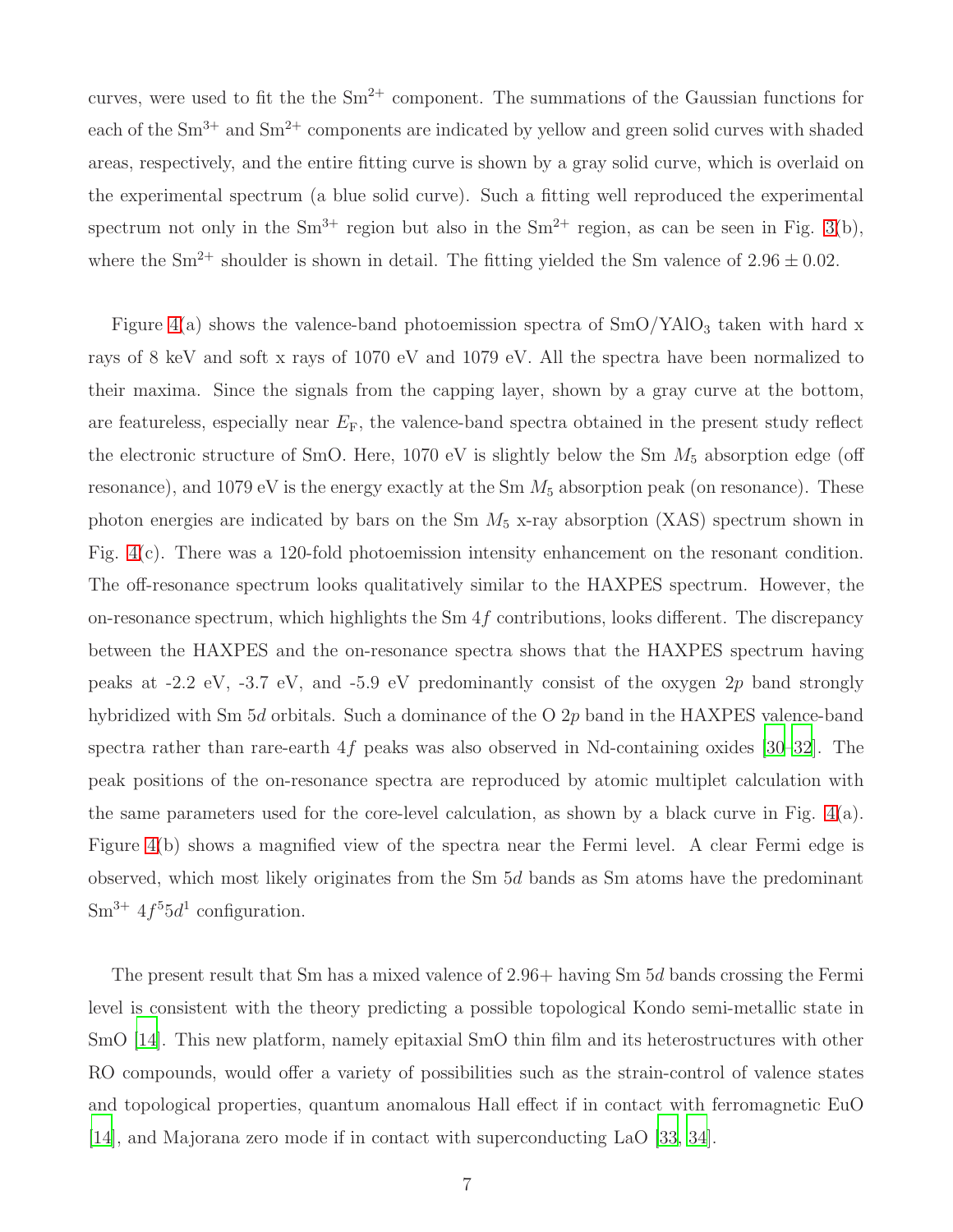

<span id="page-7-0"></span>FIG. 4. (a) Valence-band photoemission spectra of SmO thin films. Soft x-rays around the Sm  $M_5$ absorption edge were also used to enhance the  $4f$  contributions to the spectra. The atomic multiplet calculation for Sm<sup>3+</sup> 4f is also shown. A sample with a thick  $AIO_x$  capping layer was also measured and shown at the bottom. (b) Magnified plot around  $E_F$ . (c) Sm  $M_5$  x-ray absorption spectrum of  $SmO/YAlO<sub>3</sub>$ .

### IV. SUMMARY

We have studied the electronic structure of the new Kondo system SmO thin films employing hard x-ray and soft x-ray photoemission spectroscopy. By decomposing the Sm 3d core-level spectra into the Sm<sup>3+</sup> and Sm<sup>2+</sup> components, we have estimated the valence of Sm to be ~2.96, proving that Sm indeed has a mixed valence. The valence-band photoemission spectra show that the Sm 5d bands cross the Fermi level, consistent with the metallic conduction of the SmO thin films. The present findings are also compatible with the theory suggesting a possible topological state in SmO and show that the epitaxial SmO thin films and the heterostructures with other rare-earth monoxides can be a new playground for the interplay of strong electron correlation and spin-orbit coupling.

#### ACKNOWLEDGMENTS

This work was supported by Grants-in-Aids for Scientific Research from JSPS (Grants No. 15H02109, No. 17H04922, No. 18H03872, No. 19K03741, and No. 19K15440). The hard x-ray photoemission experiments were performed at beamline BL09XU of SPring-8 under the approval of the Japan Synchrotron Radiation Research Institute (Proposal No. 2017A1113). The soft xray photoemission experiments were done at beamline BL2A under the approval of the Program Advisory Committee (Proposal No. 2016G096). A.F. acknowledges support as an adjunct member of the Center for Spintronics Research Network (CSRN), the University of Tokyo, under Spintronics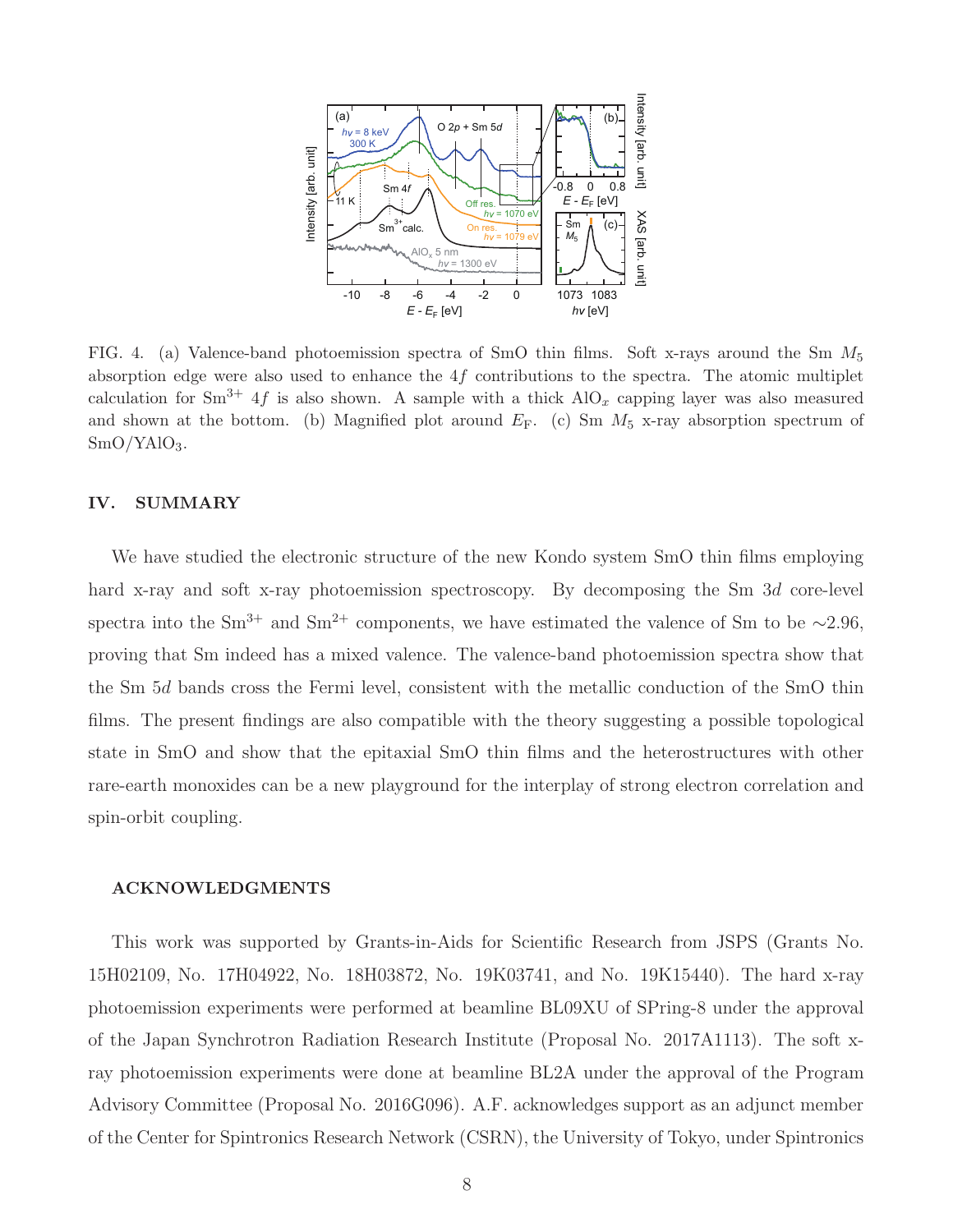Research Network of Japan (Spin-RNJ). S.S. and K. Kaminaga acknowledge financial support from the JSPS Research Fellowship for Young Scientists.

- <span id="page-8-1"></span><span id="page-8-0"></span>[1] J. M. Lawrence, P. S. Riseborough, and R. D. Parks, [Rep. Prog. Phys.](http://dx.doi.org/10.1088/0034-4885/44/1/001) 44, 1 (1981).
- [2] T. E. Mason, G. Aeppli, A. P. Ramirez, K. N. Clausen, C. Broholm, N. Stücheli, E. Bucher, and T. T. M. Palstra, [Phys. Rev. Lett.](http://dx.doi.org/ 10.1103/PhysRevLett.69.490) 69, 490 (1992).
- <span id="page-8-3"></span><span id="page-8-2"></span>[3] G. R. Stewart, [Rev. Mod. Phys.](http://dx.doi.org/10.1103/RevModPhys.56.755) 56, 755 (1984).
- [4] N. Mathur, F. Grosche, S. Julian, I. Walker, D. Freye, R. Haselwimmer, and G. Lonzarich, Nature 394, 39 (1998).
- <span id="page-8-4"></span>[5] M. Dzero, K. Sun, V. Galitski, and P. Coleman, [Phys. Rev. Lett.](http://dx.doi.org/ 10.1103/PhysRevLett.104.106408) 104, 106408 (2010).
- [6] J. Jiang, S. Li, T. Zhang, Z. Sun, F. Chen, Z. R. Ye, M. Xu, Q. Q. Ge, S. Y. Tan, X. H. Niu, M. Xia, B. P. Xie, Y. F. Li, X. H. Chen, H. H. Wen, and D. L. Feng, Nat. Commun. 4, 3010 (2013).
- <span id="page-8-5"></span>[7] N. Xu, P. K. Biswas, J. H. Dil, R. S. Dhaka, G. Landolt, S. Muff, C. E. Matt, X. Shi, N. C. Plumb, M. Radović, E. Pomjakushina, K. Conder, A. Amato, S. V. Borisenko, R. Yu, H.-M. Weng, Z. Fang, X. Dai, J. Mesot, H. Ding, and M. Shi, Nat. Commun. 5, 4566 (2014).
- <span id="page-8-6"></span>[8] K. Kaminaga, R. Sei, K. Hayashi, N. Happo, H. Tajiri, D. Oka, T. Fukumura, and T. Hasegawa, [Appl. Phys. Lett.](http://dx.doi.org/10.1063/1.4944330) 108, 122102 (2016).
- <span id="page-8-9"></span>[9] Y. Uchida, K. Kaminaga, T. Fukumura, and T. Hasegawa, Phys. Rev. B 95[, 125111 \(2017\).](http://dx.doi.org/10.1103/PhysRevB.95.125111)
- <span id="page-8-8"></span>[10] K. Kaminaga, D. Oka, T. Hasegawa, and T. Fukumura, J. Am. Chem. Soc. 140[, 6754 \(2018\).](http://dx.doi.org/10.1021/jacs.8b03009)
- [11] K. Kaminaga, D. Oka, T. Hasegawa, and T. Fukumura, ACS Omega 3[, 12501 \(2018\).](http://dx.doi.org/10.1021/acsomega.8b02082)
- <span id="page-8-7"></span>[12] D. Saito, K. Kaminaga, D. Oka, and T. Fukumura, [Phys. Rev. Mater.](http://dx.doi.org/ 10.1103/PhysRevMaterials.3.064407) 3, 064407 (2019).
- <span id="page-8-10"></span>[13] F. Lu, J. Zhao, H. Weng, Z. Fang, and X. Dai, [Phys. Rev. Lett.](http://dx.doi.org/ 10.1103/PhysRevLett.110.096401) 110, 096401 (2013).
- <span id="page-8-15"></span>[14] D. Kasinathan, K. Koepernik, L. H. Tjeng, and M. W. Haverkort, Phys. Rev. B 91[, 195127 \(2015\).](http://dx.doi.org/10.1103/PhysRevB.91.195127)
- [15] Z. Li, J. Li, P. Blaha, and N. Kioussis, Phys. Rev. B 89[, 121117 \(2014\).](http://dx.doi.org/ 10.1103/PhysRevB.89.121117)
- <span id="page-8-14"></span>[16] C.-J. Kang, H. C. Choi, K. Kim, and B. I. Min, [Phys. Rev. Lett.](http://dx.doi.org/ 10.1103/PhysRevLett.114.166404) 114, 166404 (2015).
- <span id="page-8-11"></span>[17] C.-J. Kang, D.-C. Ryu, J. Kim, K. Kim, J.-S. Kang, J. D. Denlinger, G. Kotliar, and B. I. Min, [Phys. Rev. Mater.](http://dx.doi.org/10.1103/PhysRevMaterials.3.081201) 3, 081201 (2019).
- <span id="page-8-12"></span>[18] A. Jayaraman, V. Narayanamurti, E. Bucher, and R. G. Maines, [Phys. Rev. Lett.](http://dx.doi.org/10.1103/PhysRevLett.25.1430) 25, 1430 (1970).
- <span id="page-8-13"></span>[19] P. P. Deen, D. Braithwaite, N. Kernavanois, L. Paolasini, S. Raymond, A. Barla, G. Lapertot, and J. P. Sanchez, Phys. Rev. B 71[, 245118 \(2005\).](http://dx.doi.org/ 10.1103/PhysRevB.71.245118)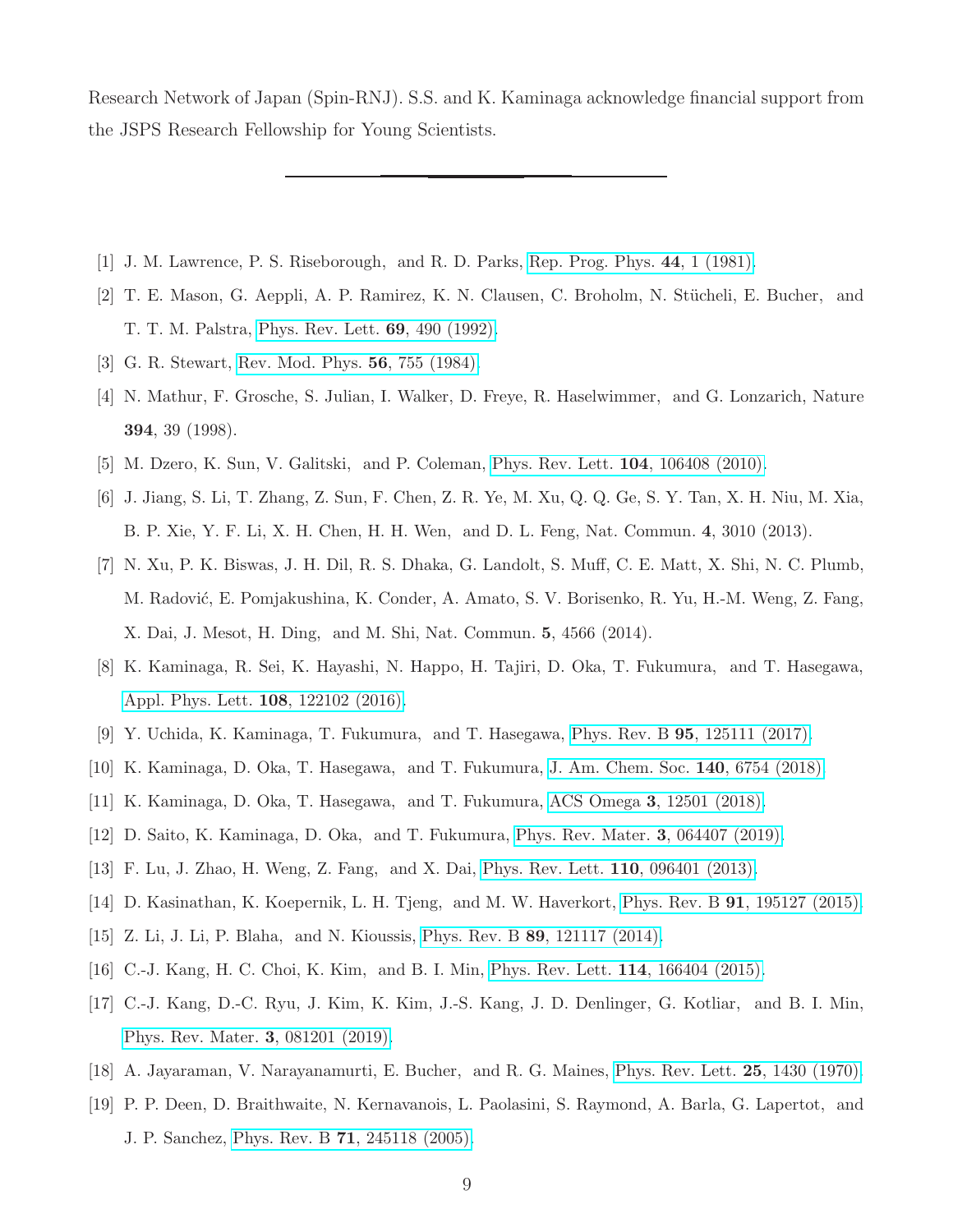- <span id="page-9-0"></span>[20] K. Imura, K. Matsubayashi, H. Suzuki, K. Deguchi, and N. Sato, [Physica B: Condensed Matter](http://dx.doi.org/ https://doi.org/10.1016/j.physb.2009.07.013) 404, 3028 (2009).
- <span id="page-9-1"></span>[21] R. Steinberger, J. Walter, T. Greunz, J. Duchoslav, M. Arndt, S. Molodtsov, D. Meyer, and D. Stifter, [Corros. Sci.](http://dx.doi.org/ https://doi.org/10.1016/j.corsci.2015.06.019) 99, 66 (2015).
- <span id="page-9-2"></span>[22] Y. Takata, M. Yabashi, K. Tamasaku, Y. Nishino, D. Miwa, T. Ishikawa, E. Ikenaga, K. Horiba, S. Shin, M. Arita, K. Shimada, H. Namatame, M. Taniguchi, H. Nohira, T. Hattori, S. Södergren, B. Wannberg, and K. Kobayashi, [Nucl. Instrum. Methods Phys.](http://dx.doi.org/ https://doi.org/10.1016/j.nima.2005.05.011) Res. A 547, 50 (2005), proceedings of the Workshop on Hard X-ray Photoelectron Spectroscopy.
- <span id="page-9-5"></span><span id="page-9-4"></span>[23] A. Tanaka and T. Jo, [J. Phys. Soc. Jpn](http://dx.doi.org/10.1143/JPSJ.63.2788) 63, 2788 (1994).
- [24] A. Yamasaki, A. Sekiyama, S. Imada, M. Tsunekawa, C. Dallera, L. Braicovich, T.-L. Lee, A. Ochiai, and S. Suga, [J. Phys. Soc. Jpn](http://dx.doi.org/10.1143/jpsj.74.2538) 74, 2538 (2005).
- <span id="page-9-6"></span>[25] Y. Utsumi, D. Kasinathan, K.-T. Ko, S. Agrestini, M. W. Haverkort, S. Wirth, Y.- H. Wu, K.-D. Tsuei, D.-J. Kim, Z. Fisk, A. Tanaka, P. Thalmeier, and L. H. Tjeng, Phys. Rev. B 96[, 155130 \(2017\).](http://dx.doi.org/ 10.1103/PhysRevB.96.155130)
- <span id="page-9-7"></span>[26] Slater integrals (F and G) and spin orbit interaction ( $\zeta$ ) used for Sm<sup>3+</sup>  $3d^{10}4f^5$  and  $3d^94f^5$  are  $(F_f^2,$  $F_f^4$ ,  $F_f^6$ ,  $\zeta_f$  = (13.64, 8.56, 6.16, 0.144) and (15.31, 9.68, 6.98, 0.181), respectively, and  $(F_{fd}^2, F_{fd}^4, F_{fd}^4, F_{fd}^4, F_{fd}^4, F_{fd}^4, F_{fd}^4, F_{fd}^4, F_{fd}^4, F_{fd}^4, F_{fd}^4, F_{fd}^4, F_{fd}^4, F_{fd}^4, F_{fd}^4, F_{fd}^4, F_{fd}^4$  $G_{fd}^1, G_{fd}^3, G_{fd}^5, \zeta_d) = (9.63, 4.49, 6.87, 4.03, 2.78, 10.35).$
- <span id="page-9-3"></span>[27] C. Suzuki, J. Kawai, M. Takahashi, A.-M. Vlaicu, H. Adachi, and T. Mukoyama, [Chem. Phys.](http://dx.doi.org/ https://doi.org/10.1016/S0301-0104(99)00380-8) 253, 27 (2000).
- <span id="page-9-9"></span><span id="page-9-8"></span>[28] Y. Mori and S. Tanemura, [Appl. Surf. Sci.](http://dx.doi.org/https://doi.org/10.1016/j.apsusc.2006.08.011) 253, 3856 (2007).
- [29] C. Dallera, L. Braicovich, L. Du`o, A. Palenzona, G. Panaccione, G. Paolicelli, B. Cowie, and J. Zegenhagen, [Nucl. Instrum. Methods Phys. Res. A](http://dx.doi.org/ https://doi.org/10.1016/j.nima.2005.05.017) 547, 113 (2005).
- <span id="page-9-10"></span>[30] R. Eguchi, Y. Okamoto, Z. Hiroi, S. Shin, A. Chainani, Y. Tanaka, M. Matsunami, Y. Takata, Y. Nishino, K. Tamasaku, M. Yabashi, and T. Ishikawa, J. Appl. Phys. 105[, 056103 \(2009\).](http://dx.doi.org/10.1063/1.3086666)
- [31] S. Yamamoto, D. Ootsuki, D. Shimonaka, D. Shibata, K. Kodera, M. Okawa, T. Saitoh, M. Horio, A. Fujimori, H. Kumigashira, K. Ono, E. Ikenaga, S. Miyasaka, S. Tajima, and T. Yoshida, [J. Phys. Soc. Jpn](http://dx.doi.org/ 10.7566/JPSJ.87.024708) 87, 024708 (2018).
- <span id="page-9-11"></span>[32] M. Horio, Y. Krockenberger, K. Yamamoto, Y. Yokoyama, K. Takubo, Y. Hirata, S. Sakamoto, K. Koshiishi, A. Yasui, E. Ikenaga, S. Shin, H. Yamamoto, H. Wadati, and A. Fujimori, [Phys. Rev. Lett.](http://dx.doi.org/10.1103/PhysRevLett.120.257001) 120, 257001 (2018).
- <span id="page-9-12"></span>[33] K. Lee, A. Vaezi, M. H. Fischer, and E.-A. Kim, Phys. Rev. B 90[, 214510 \(2014\).](http://dx.doi.org/ 10.1103/PhysRevB.90.214510)